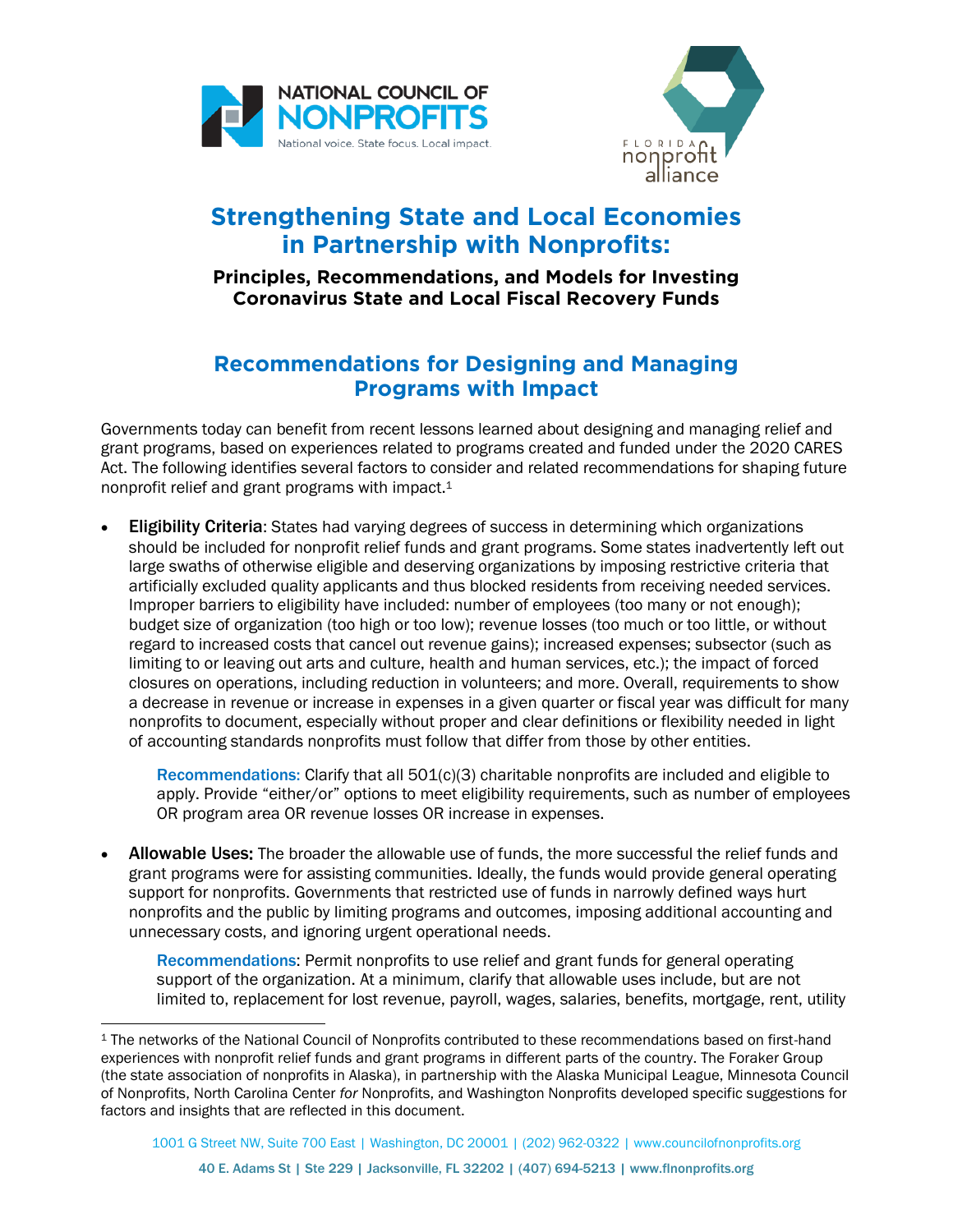payments, and other direct and indirect expenses related to the organization's programs, services, and operations.

**Program Administration:** Having the right administrator of the funds is key to governments getting the money out to nonprofits quickly, efficiently, and effectively. States varied on whether they used a state agency or third-party intermediary, including state associations of nonprofits, United Ways, and community foundations. The least successful programs were those using administrators with no prior experiences with nonprofits; they had insufficient knowledge of how nonprofits operate, resulting often in unintended barriers and missed opportunities.

Recommendations: Appoint program administrators – whether a government agency or thirdparty intermediary – that have prior experience and strong relationships with nonprofits. Partner with nonprofits for technical assistance. Avoid multi-layered approaches where monies must be transferred to several agencies, departments, or regional entities, because every additional layer delays distribution of funds in communities.

• Application Requirements: When governments used the same application form for both for-profit businesses and nonprofit organizations, those forms too often required information unrelated or irrelevant to nonprofits, resulting in a bias favoring for-profits and a barrier excluding nonprofits. Other times, forms required so much documentation that it was not worth the time or effort for nonprofits to apply, particularly for the amount offered.

Recommendations: Use simple, clear, and easy to understand application forms online and in print. Minimize the required documentation at both the application and reporting stages to encourage the largest possible number of qualified applicants. Accept recent IRS filings and documentation for eligibility requirements when applicable. Work with grantmakers or community foundations that understand applications for and regularly administer funds to charitable organizations.

**Prioritization:** States varied in deciding which types of organizations should receive the funds and in what order. Some awarded funds on a first come, first served basis. This method gives an unfair advantage to those with pre-existing relationships (often for-profit companies), while hurting smaller and newer nonprofits and others doing valuable work in local communities but without prior relationships with state agencies. Other states used tiers to approve certain groups based on size of organization, populations served, geographic location, or revenue amounts. Each of these priority labels generally left out large portions of nonprofits.

Recommendations: Be as inclusive as possible to expand the pool of applicants. Avoid "penalties" for being located in one geographic location. Avoid restricting applicants that received other funding (e.g., PPP loans, EIDL, other state grant programs) because any past support likely does not address current needs.

Grant Amounts: Grant programs across the states provided grant award sizes ranging from less than a hundred dollars to a million dollars or more. Some states had tiers based on revenues of applicant, and almost all states imposed caps. However, if the amount was too low (e.g., \$1,000 or \$5,000) and the required documentation too onerous, most nonprofits were deterred from applying. One state association policy committee determined \$25,000 as the lowest amount of funds that would make a difference to nonprofits.

Recommendation: Make the award amount high enough to offset the often burdensome application requirements and back-end reporting burdens.

**Budget Surpluses:** Many states unexpectedly experienced a budget surplus going into Fiscal Year 2021 and beyond, despite initial expectations for large deficits due to the pandemic. The fungibility